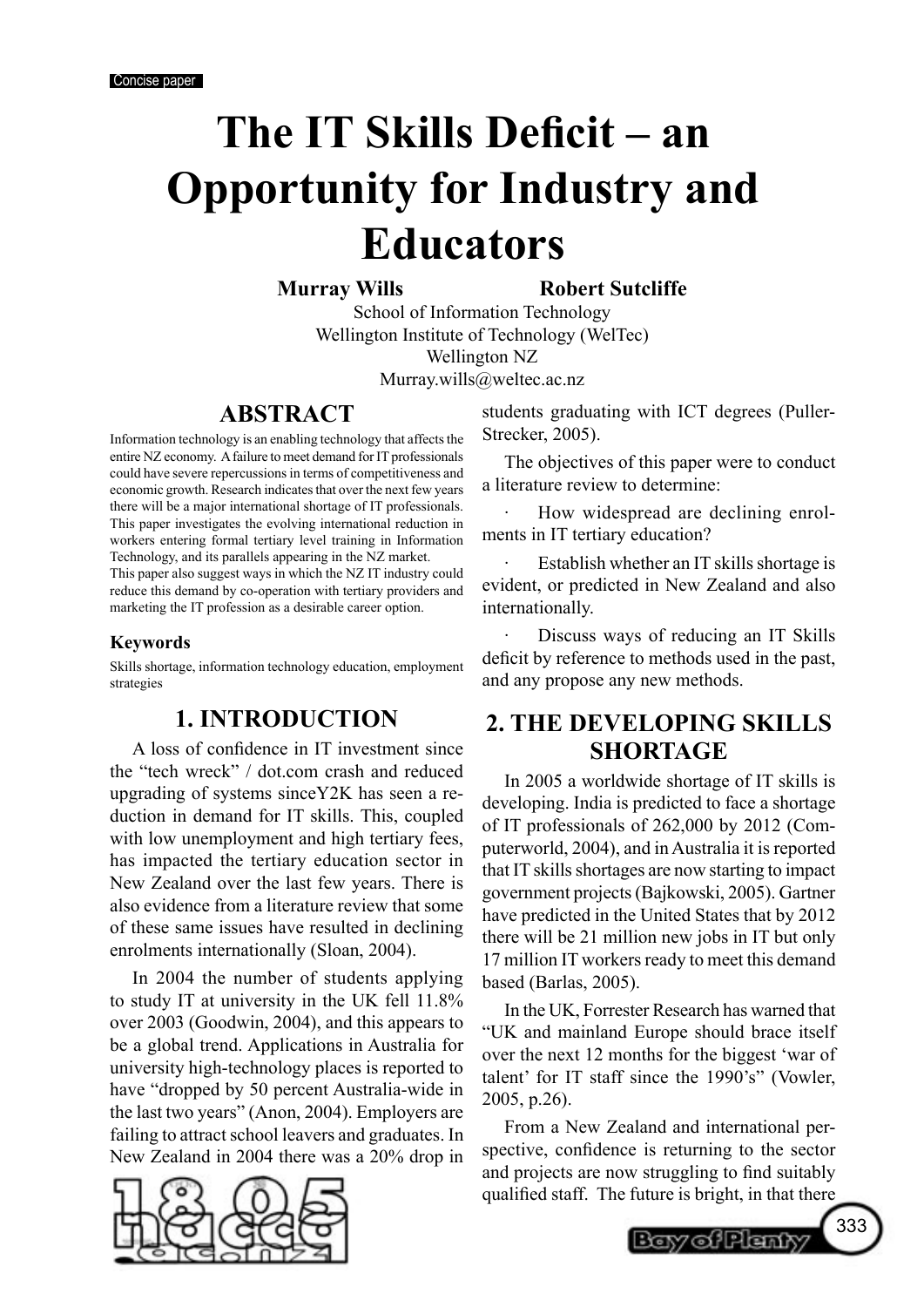are compelling arguments to pursue IT careers (and qualifications). Unfortunately the cyclical nature of the situation means that tertiary providers are currently in a situation of high employment and low numbers of prospective students who identify IT as a viable career.

IT skills are listed as a key short term and long term skills area by New Zealand Immigration, however it is clear that New Zealand is just one of many countries that have identified this shortage.

A press release from the Department of Labour indicates that "vacancies on two IT websites increased by 49% over the April 2004 and April 2005 years" (Scoop, 2005).

Given high employment and high student loans, Government may also need to look at creative ways of encouraging study in Information Technology if New Zealand is to stem direct impacts on competitiveness and economic growth.

Although New Zealand is also hoping to attract more New Zealanders home to fill skills shortages, as well as encourage immigration from people with IT skills, New Zealand now finds itself in international competition for skilled IT workers.

Methodologies for calculating the cost of the shortage are difficult to describe. We can calculate the cost of the loss of income to the tertiary education sector by calculating the reduction in enrolments. The cost however of a shortage on the ability for NZ businesses to resource projects is problematic. Some projects may not be able to start, and some may not complete. Many factors such as increased costs in maintaining legacy systems, lost competitiveness, and so on may have major impacts. These impacts will be felt not just by technology companies. Most of the approximately 10 million IT workers in the US are not employed by technology businesses. According to Dunne (2004), "92 per cent work in other businesses reliant on computers to maintain their competitiveness and lower their costs" (p.24). We can assume that this percentage is similar for New Zealand.

## **3. WHAT WAS DONE BEFORE?**

With the development of serious, worldwide shortages in IT skills established, it remains to ask "What can we do about it"? We will now examine a number of approaches used by academia, industry and governments during the Y2K boom years.

In the period of 1999 to mid 2001 there were major shortages created by the high number of IT projects underway. This was a time of relative prosperity in global economic growth and many countries had low unemployment and buoyant economies. In many ways this is analogous to the situation emerging today. So what methods were attempted during the boom to rectify the local problem of IT skill scarcity? These may be typified into a simple Build or Buy decision – training schemes to rapidly create a more skilled workforce, and schemes to bring in more labour from other sources or retain the workers currently in the system.

#### **3.1 BUILDING THE SKILLS BASE**

Training it seems was considered the panacea cure to skills gaps, though there was no consistent approach. The quick fix was meant to be the emergence of web based training (Wilson, 2001), though this had little reported impact then, and is not used to great effect today. There were recurring themes in the solutions using improved linkages with schools to promote the IT career choice, a growing dissatisfaction with short skills training courses for those without a broader base of skills, and growing recognition of retraining to support career switching and the re-integration of older IT professionals. This last aspect deserves a little more explanation.

Encouraging career changes proved a useful way to bring in mature and useful staff with existing market knowledge and soft skills. Mateyaschuk (1999) reports that specific skills training is often all that is required, and recommends certificate and undergraduate training. Mateyaschuk also states that "Recruiters estimate that 5% to 10% of technology people come from entirely unrelated careers" (p.110) so even while unemployment is low, IT can remain a career option to recruit into from other fields.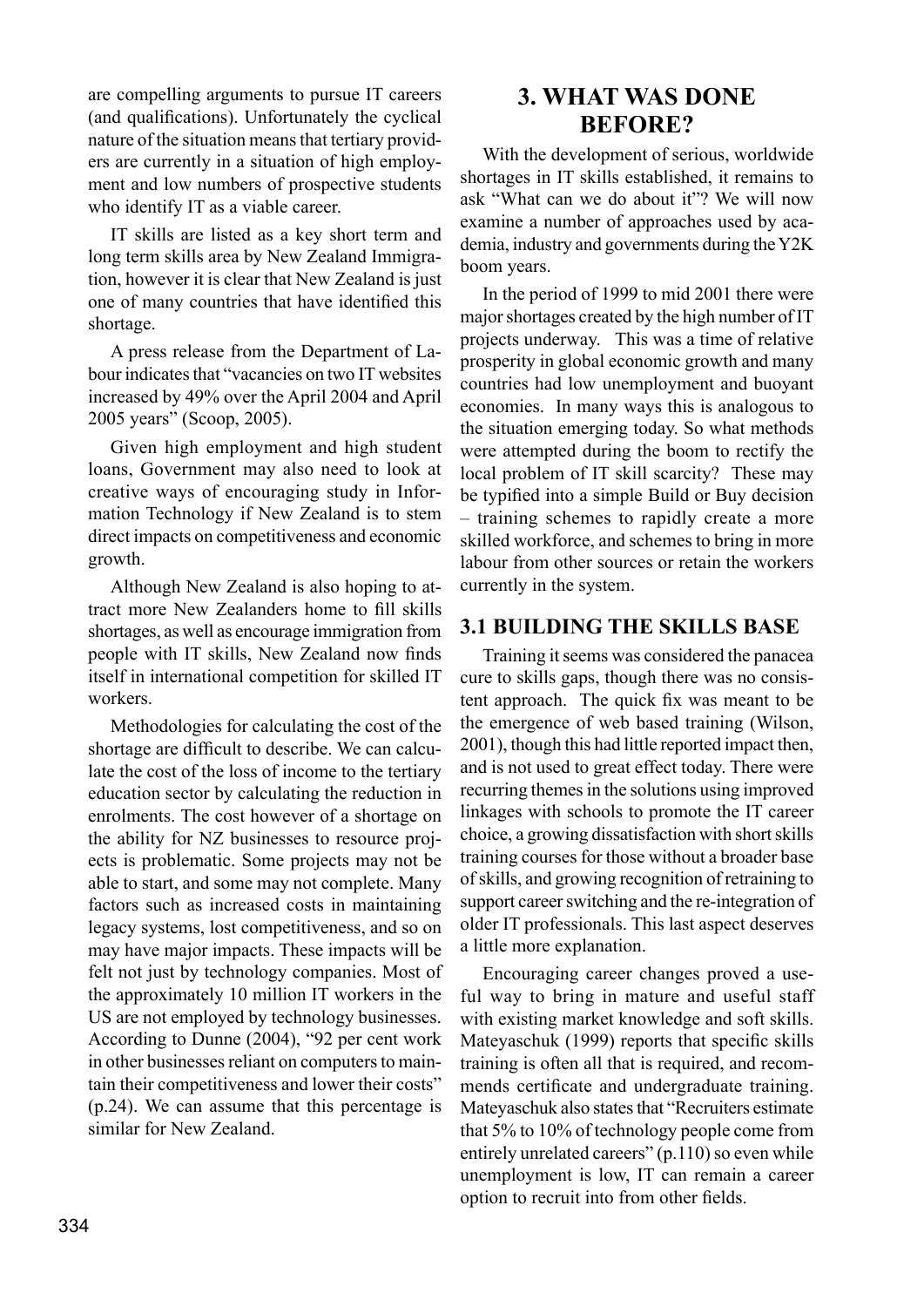The other fields recruited from do not have to be professional, as one British initiative took on long-term young homeless people. After some soft skills development, technical training and sensitive management, they were productively dealing with recycling PCs (McCurry, 2001). Many roles in the industry do not require career oriented, highly skilled people. Neil (1999) and Raths (1999) identified typical underused labour sources in people with disabilities, minorities, rural workers, and women.

In order to support the introduction of workplace specific training needs internships (or equivalent) became popular, at one time reported in 82% of the 400 companies surveyed (Kosan, 2000). In boom times intern candidates became harder to find, but they still created a base for future full time staff and represented a good saving in recruitment costs. Similar links to summer employment, scholarships and relationships with undergraduates were seen as useful, and all obtained for a small salary, some benefits or even just academic credits.

Collaboration between academia, government and industry feature in a number of initiatives with a longer term focus of aligning the training and education available to industry needs. Activities supported included such things as sabbaticals for academics into industry so they can tell the real story to the students about what the industry needs, industry representatives serving in an advisory capacity to boards and providing career advice (Raths, 1999).

Industry and government bodies have even collaborated to promote IT careers at a regional level for a long term solution to their staffing, recognising that they waste a lot of time and money raiding each other's staff pools (ibid.).

The emerging message is that collaboration that sets the expectations for IT careers needs to be done much earlier than years 11-13 in the secondary school system (Leach and Zepke 2005).

## **4. BUYING IN SKILLS**

Several countries (including USA, England and Canada) increased work visas as a measure to attract staff. In 2000 in the USA the increase from 65,000 to 115,000 did little to dent the 400,000 positions that remained open (Neil, 1999). The

major companies generally made little use of this labour pool, and the smaller companies used this source for quick skills boost and strategic capability development projects. These workers were generally lower paid by some 30% and more expensive to support (Livingston, 2001). Even with the apparent success of these programmes the general drive to educate the local market was a strong social goal, for example USA visa fees cross subsidised a scholarship fund for low income students (Neil, 1999). Other benefits of the foreign workers included recognising the cultural depth and quality added to products developed for international markets.

The message appears to be if your country is an attractive working destination you may benefit from additional visas during boom times, but what if this isn't the case? Some speculate that the expert labour pool of the emerging IT nations are no longer readily available to attract overseas, those countries will be experiencing a labour shortage themselves. Bringing in foreign labour did little to help in 2001 and may not help now.

In terms of luring people to roles there were typically rapid increases in salary according to widely varying examples and depending on expertise and local demand. Unfortunately this was seldom seen as encouraging longer term relationships and retention schemes with perks, share options, work variety, mentoring and socialisation proved more successful in reducing the turnover (Zemke, 2000). Retention of your staff (sometimes using retention bonuses) became more economic than the desperate scramble to attract new staff from a diminishing labour pool. Of course the actions of the industry over the years that created the expectation that staff must change employers frequently or be regarded as stale and under motivated, did little to encourage retention and this created significant problems for smaller employers who could not offer different roles within their company. Referral programmes that offered cars and cash rewards for finding and recommending new employees, were seen as much more effective than advertising, brought in many quality staff, and rewarded the current staff for their support. Some companies even advertised vacancies on billboards and buses in their efforts to get the attention of a competitive